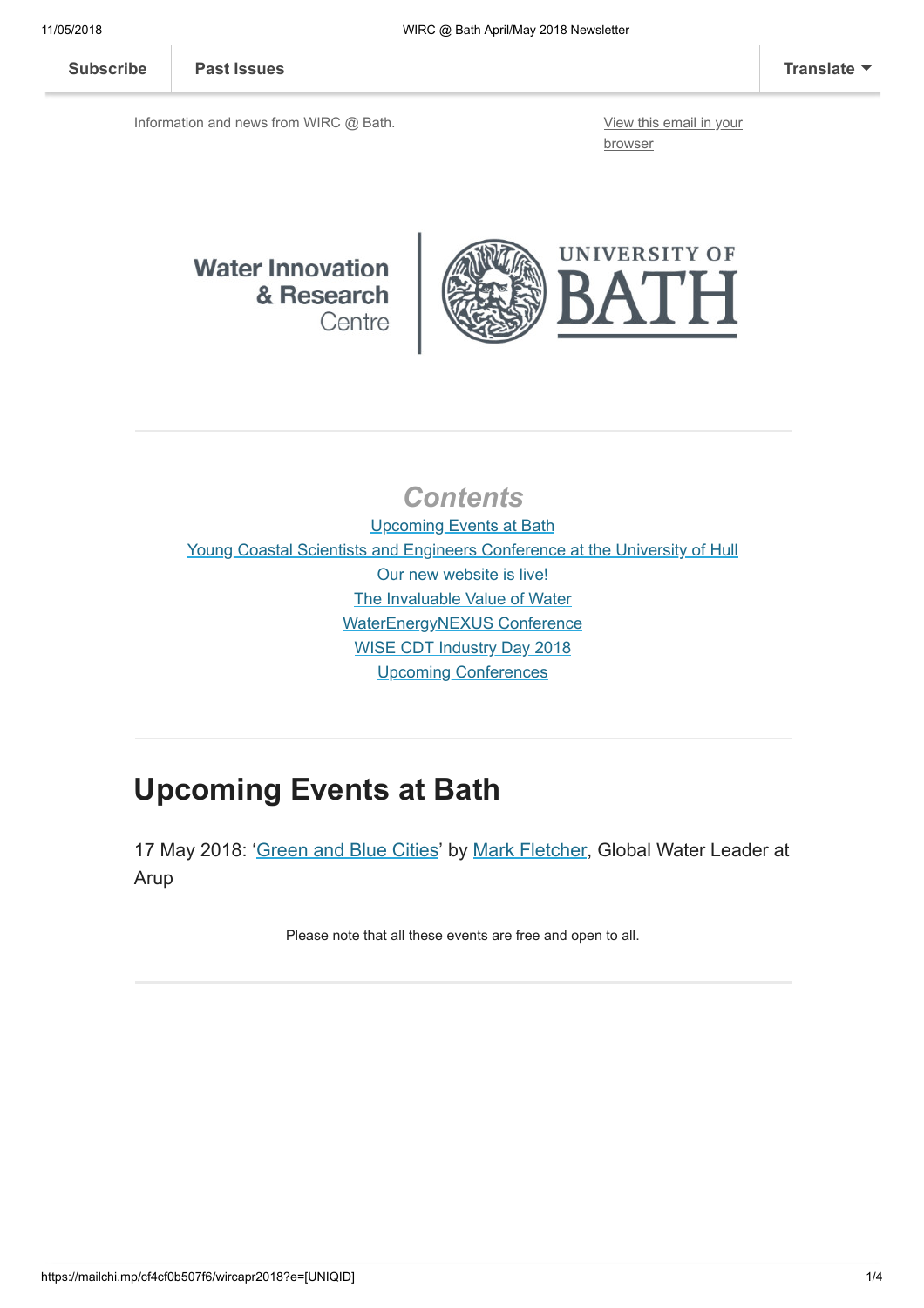[Subscribe](http://eepurl.com/bKjQGL) [Past Issues](https://us12.campaign-archive.com/home/?u=d7614ea34eb388bb6f0caa07a&id=d688d5b543)



# <span id="page-1-0"></span>Young Coastal Scientists and Engineers Conference at the University of Hull

The 14th Young Coastal Scientists and Engineers Conference took place at the University of Hull, 19-21 March, gathering early career PhD students, [academics and professionals from around the UK and Europe. Read a blog](http://blogs.bath.ac.uk/water/2018/04/04/young-coastal-scientists-and-engineers-conference-at-the-university-of-hull/) post about the conference by Paul Bayle, a WEIR/WISE PhD student.

### <span id="page-1-1"></span>Our new website is live!

Take a look at [our new web page,](http://www.bath.ac.uk/research-centres/water-innovation-and-research-centre-wirc-bath/) following a continuing refurbishment of the whole University of Bath site. Bookmark the page to keep up to date with our upcoming events, news and other water-related topics!



# <span id="page-1-2"></span>The Invaluable Value of Water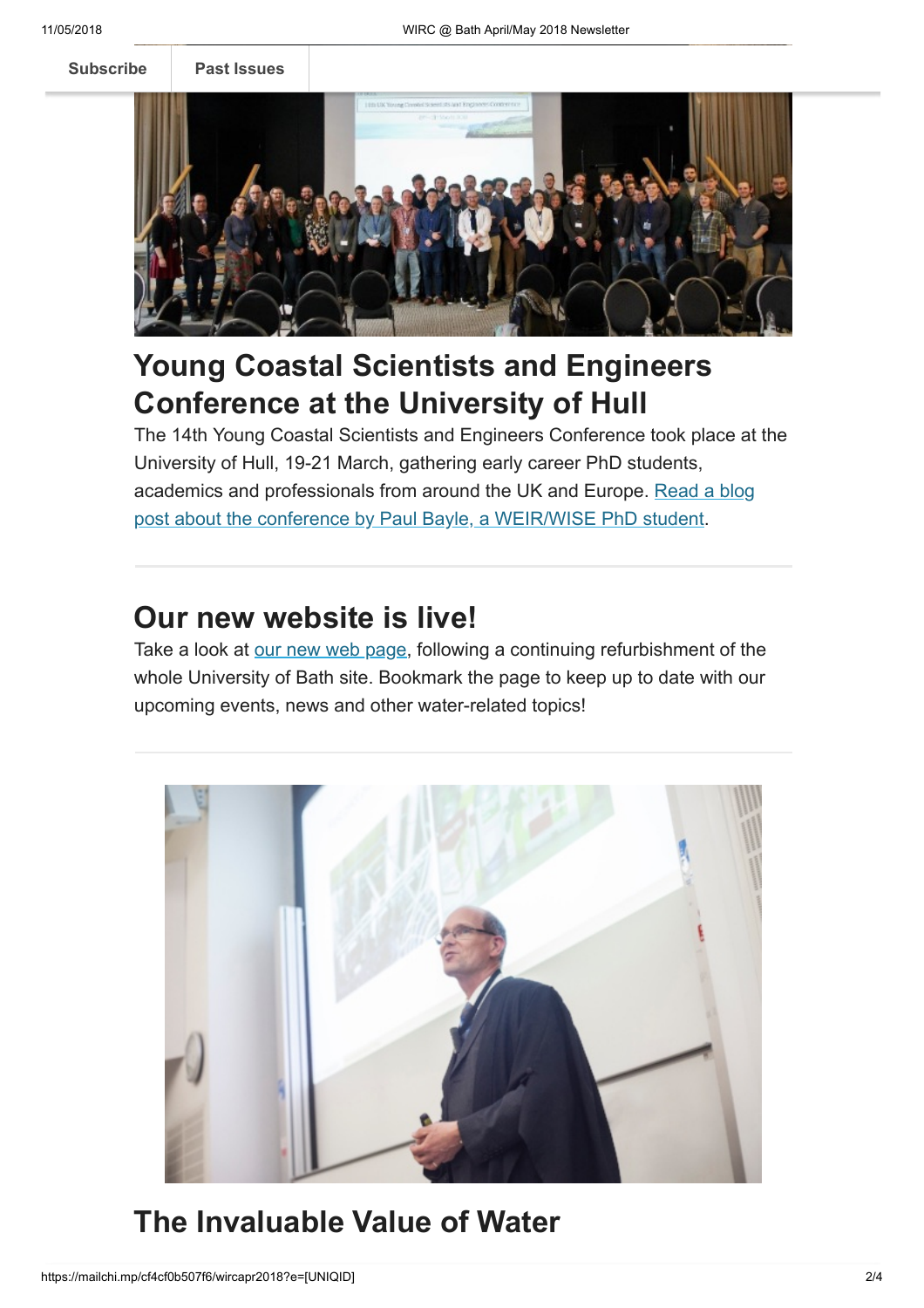research and consultancy on water treatment with membranes, oxidation [processes and modelling. Find out more about his presentation and gain](http://blogs.bath.ac.uk/water/2018/05/02/the-invaluable-value-of-water/) access to his slides.

Invaluable Value of Water". In his presentation Jan went through his career in

### <span id="page-2-0"></span>WaterEnergyNEXUS Conference

The second edition of the WaterEnergyNEXUS Conference will be held in Salerno, Italy, November 14-17, 2018. This year's focus is on sharing and discussing key water and energy topics, nature-based solutions, technologies [and best practices on an international platform. The call for papers is now](http://waterenergynexus.org/wp-content/uploads/2018/04/2018_WaterEnergyNEXUS_November_Salerno-Italy_CFP.pdf) open - submissions can be made on [the conference website](http://waterenergynexus.org/).



## <span id="page-2-1"></span>WISE CDT Industry Day 2018

Friday 27th April 2018 saw the [WISE CDT](http://www.wisecdt.org/) hold its annual Industry Day, and we [were delighted to be hosted by](http://blogs.bath.ac.uk/water/2018/05/03/wise-cdt-industry-day-2018/) [Arup](https://www.arup.com/) [at their offices in Bristol. Read more about](http://blogs.bath.ac.uk/water/2018/05/03/wise-cdt-industry-day-2018/) the event.

## <span id="page-2-2"></span>Upcoming Conferences

[7- 12 May 2018: Zagreb, Croatia, 1](http://www.iwa-network.org/events/10th-eastern-european-iwa-ywp-conference/)[0th](http://www.iwa-network.org/events/19th-uk-iwa-young-water-professionals-conference-towards-a-resilient-water-future/) [Eastern European IWA YWP](http://www.iwa-network.org/events/10th-eastern-european-iwa-ywp-conference/) **Conference** 

[11- 15 June 2018: Murcia, Spain, IWA Regional Conference on Water Reuse](http://www.iwa-network.org/events/iwa-regional-conference-on-water-reuse-and-salinity-management/) and Salinity Management